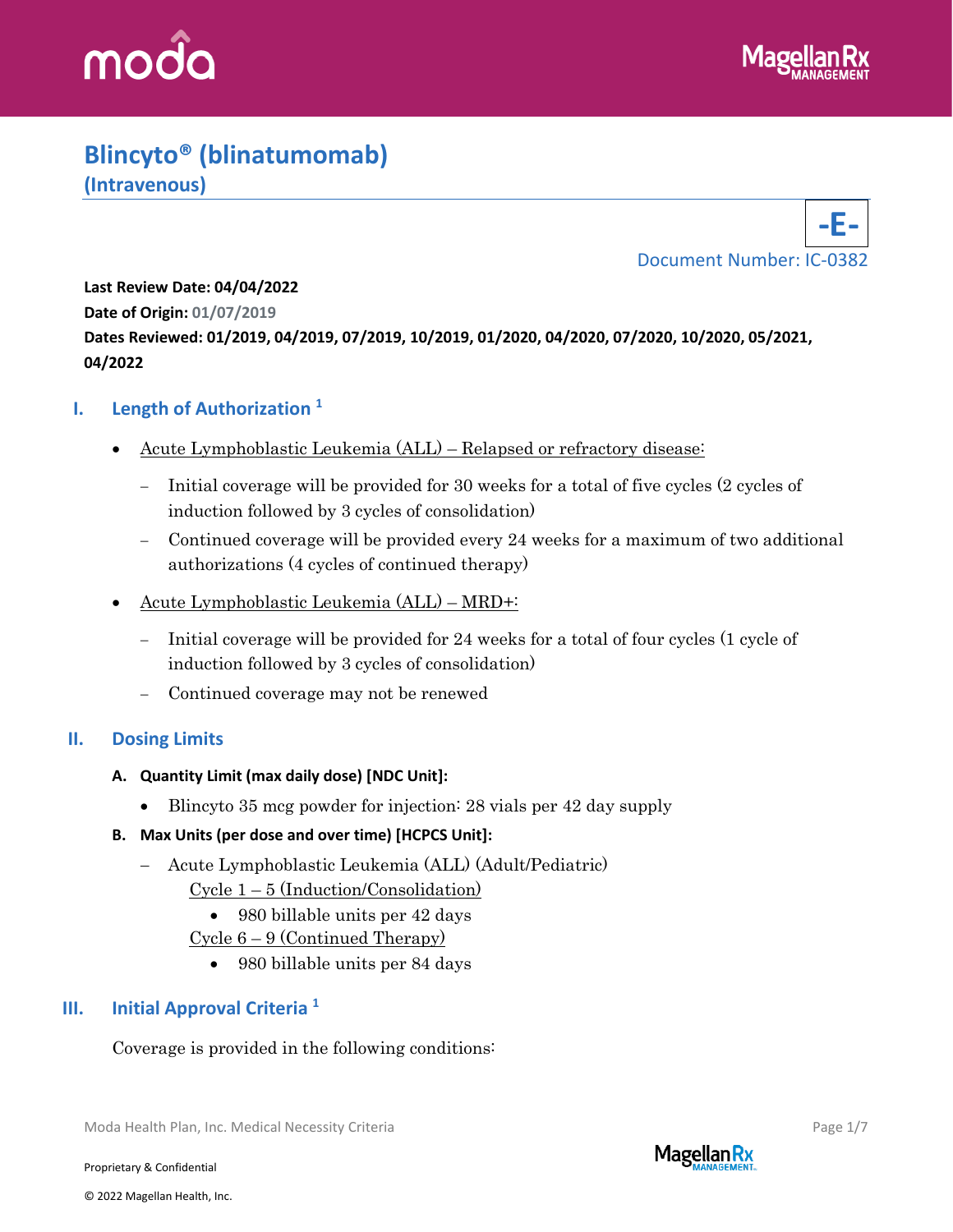## Universal Criteria 1

• Patient has not received a live vaccine within 2 weeks prior to initiating therapy and will not receive concurrent treatment with lives vaccine while on therapy; AND

## Acute Lymphoblastic Leukemia  $(ALL)$  – Adult\*  $\dagger \uparrow \Phi$ <sup>1-8,6e,7e</sup>

- Patient is at least 15 years of age; **AND**
- Patient has B-cell precursor ALL; AND
	- o Patient has minimal residual disease positive (MRD+) ALL; AND
		- **•** Used following a complete response/remission to induction therapy; **AND**
		- Patient has MRD (presence of leukemic cells) greater than or equal to 0.1% as measured by flow cytometry or polymerase chain reaction (PCR); **AND**
		- **•** Used as a single agent; **OR**
	- o Patient has relapsed or refractory disease; AND
		- Used as a single agent for  $Ph+$  disease;  $AND$ 
			- ➢ Patient was relapsed or refractory to at least one second-generation or later TKI (e.g., dasatinib, nilotinib, bosutinib, ponatinib); OR
			- ➢ Patient was intolerant to a second-generation or later TKI AND intolerant or refractory to imatinib; OR
		- Used as a single agent for Philadelphia chromosome-negative (Ph-) disease

\*NCCN recommendations for ALL may be applicable to adolescent and young adult (AYA) patients within the age range of 15-39 years.

## Pediatric Acute Lymphoblastic Leukemia (ALL) † ‡ Ф 1-8

- Patient is at least 1 month of age; **AND**
- Patient has B-cell precursor ALL; AND
- Used as a single agent; **AND** 
	- o Patient has minimal residual disease positive (MRD+) ALL; AND
		- Patient has MRD (presence of leukemic cells) greater than or equal to 0.1% as measured by flow cytometry or polymerase chain reaction (PCR); **AND** 
			- $\triangleright$  Patient is in first or second complete remission; OR
			- $\triangleright$  Used after or at the end of consolidation therapy; OR
	- o Patient has relapsed or refractory disease

\*NCCN recommendations for Pediatric ALL may be applicable to certain adolescent and young adult (AYA) patients up to 30 years of age.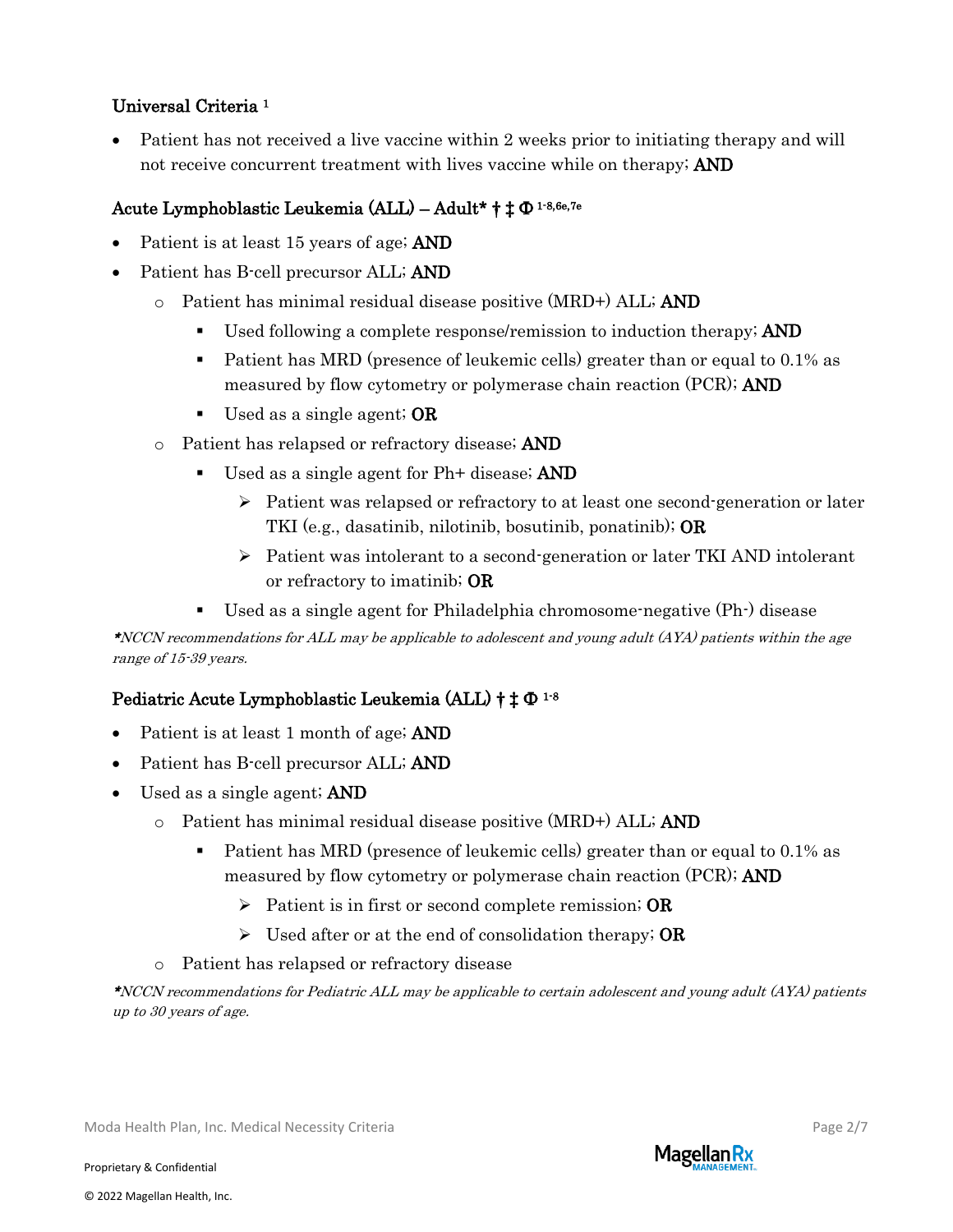Preferred therapies and recommendations are determined by review of clinical evidence. NCCN category of recommendation is taken into account as a component of this review. Regimens deemed equally efficacious (i.e., those having the same NCCN categorization) are considered to be therapeutically equivalent.

† FDA Approved Indication(s); ‡ Compendium Recommended Indication(s); Ф Orphan Drug

## **IV. Renewal Criteria 1,2**

Coverage can be renewed based upon the following criteria:

- Patient continues to meet universal and other indication-specific relevant criteria such as concomitant therapy requirements (not including prerequisite therapy), performance status, etc. identified in section III; AND
- Absence of unacceptable toxicity from the drug. Examples of unacceptable toxicity include: Cytokine Release Syndrome (CRS), neurological toxicities, serious infections, pancreatitis, tumor lysis syndrome (TLS), neutropenia/febrile neutropenia, elevated liver enzyme, leukoencephalopathy, etc.; AND
- Treatment response or stabilization of disease as indicated by CBC, bone marrow cytogenic analysis, QPCR, or FISH; AND

## Acute Lymphoblastic Leukemia (Adult/Pediatric) – Relapsed or refractory disease

Patient has not exceeded 4 cycles of continued therapy or 9 total cycles of therapy for the treatment of relapsed or refractory disease

## Acute Lymphoblastic Leukemia (Adult/Pediatric) – MRD+

• Continued coverage may not be renewed

## **V. Dosage/Administration <sup>1</sup>**

| Indication    | <b>Dose</b>                                                         |  |
|---------------|---------------------------------------------------------------------|--|
| Acute         | Relapsed/Refractory Disease*                                        |  |
| Lymphoblastic | Weight greater than or equal to 45 kg<br>➤                          |  |
| Leukemia      | Cycle 1 (induction):                                                |  |
|               | 9 mcg daily x 7 days, then 28 mcg daily x 21 days in a 42 day cycle |  |
|               | $Cycles 2-5 (induction/consideration):$                             |  |
|               | 28 mcg daily x 28 days in a 42 day cycle.                           |  |
|               | Cycles $6-9$ (continued therapy):                                   |  |
|               | 28 mcg daily x 28 days in an 84 day cycle.                          |  |
|               | Weight less than 45 kg                                              |  |
|               | Cycle 1(induction):                                                 |  |

Moda Health Plan, Inc. Medical Necessity Criteria **Page 3/7** and 2008 and 2008 and 2008 and 2008 and 2008 and 200

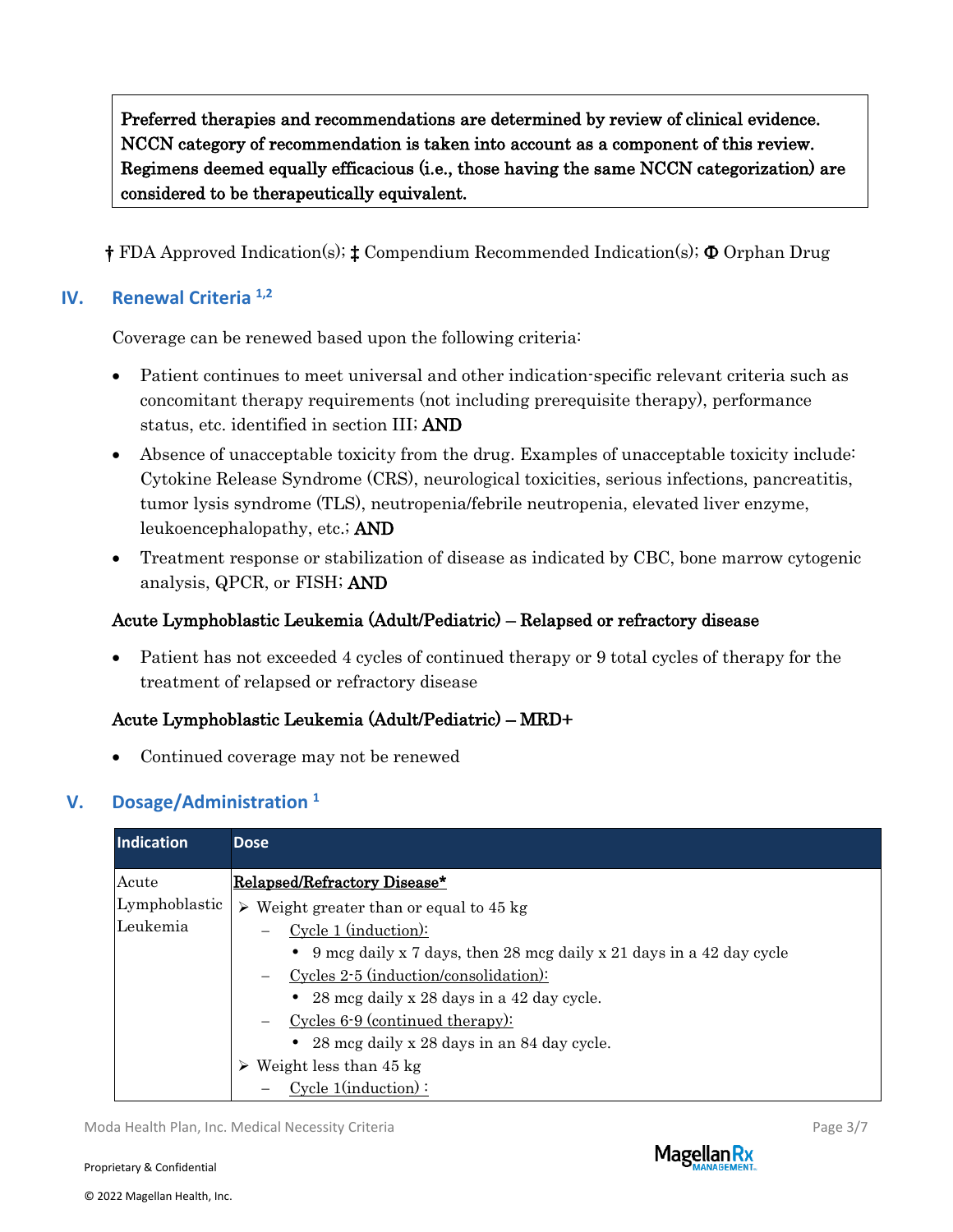| 5 mcg/m2/day (not to exceed 9 mcg/day) x 7 days, then 15 mcg/m2/day (not to<br>$\bullet$ |  |  |
|------------------------------------------------------------------------------------------|--|--|
|                                                                                          |  |  |
| exceed 28 mcg/day) $x$ 21 days in a 42 day cycle                                         |  |  |
| $Cycles 2-5 (induction/consideration):$                                                  |  |  |
| • 15 mcg/m2/day (not to exceed 28 mcg/day) x 28 days in a 42 day cycle.                  |  |  |
| Cycles $6-9$ (continued therapy):                                                        |  |  |
| 15 mcg/m2/day (not to exceed 28 mcg/day) x 28 days in an 84 day cycle.                   |  |  |
| *Up to 9 total cycles of therapy.                                                        |  |  |
| MRD+ Disease*                                                                            |  |  |
| $\triangleright$ Weight greater than or equal to 45 kg                                   |  |  |
| Cycle1(induction):                                                                       |  |  |
| • 28 mcg daily x 28 days in a 42-day cycle                                               |  |  |
| Cycles $2-4$ (consolidation):                                                            |  |  |
| • 28 mcg daily x 28 days in a 42 day cycle.                                              |  |  |
| $\triangleright$ Weight less than 45 kg                                                  |  |  |
| Cycle 1(induction):                                                                      |  |  |
| • 15 mcg/m2/day (not to exceed 28 mcg/day) x 28 days in a 42 day cycle.                  |  |  |
| $Cycles 2-4 (consideration):$                                                            |  |  |
| 15 mcg/m2/day (not to exceed 28 mcg/day) x 28 days in a 42 day cycle.                    |  |  |
| *Up to 4 total cycles of therapy.                                                        |  |  |

# **VI. Billing Code/Availability Information**

#### HCPCS Code:

- J $9039$  Injection, blinatumomab, 1 microgram; 1 billable unit = 1 microgram NDC:
- Blincyto 35 mcg single-dose powder for injection: 55513-0160-xx

## **VII. References (STANDARD)**

- 1. Blincyto [package insert]. Thousand Oaks, CA; Amgen, February 2022. Accessed March 2022.
- 2. Referenced with permission from the NCCN Drugs & Biologics Compendium (NCCN Compendium®) blinatumomab. National Comprehensive Cancer Network, 2022. The NCCN Compendium® is a derivative work of the NCCN Guidelines®. NATIONAL COMPREHENSIVE CANCER NETWORK®, NCCN®, and NCCN GUIDELINES® are trademarks owned by the National Comprehensive Cancer Network, Inc. To view the most recent and complete version of the Compendium, go online to NCCN.org. Accessed March 2022.
- 3. Jen EY, Xu Q, Schetter A, Przepiorka D, et al. FDA Approval: Blinatumomab for Patients with B-cell Precursor Acute Lymphoblastic Leukemia in Morphologic Remission with Minimal Residual Disease. Clin Cancer Res. 2019 Jan 15;25(2):473-477. doi: 10.1158/1078- 0432.CCR-18-2337. Epub 2018 Sep 25.

Moda Health Plan, Inc. Medical Necessity Criteria **Page 4/7** And the entry of the Page 4/7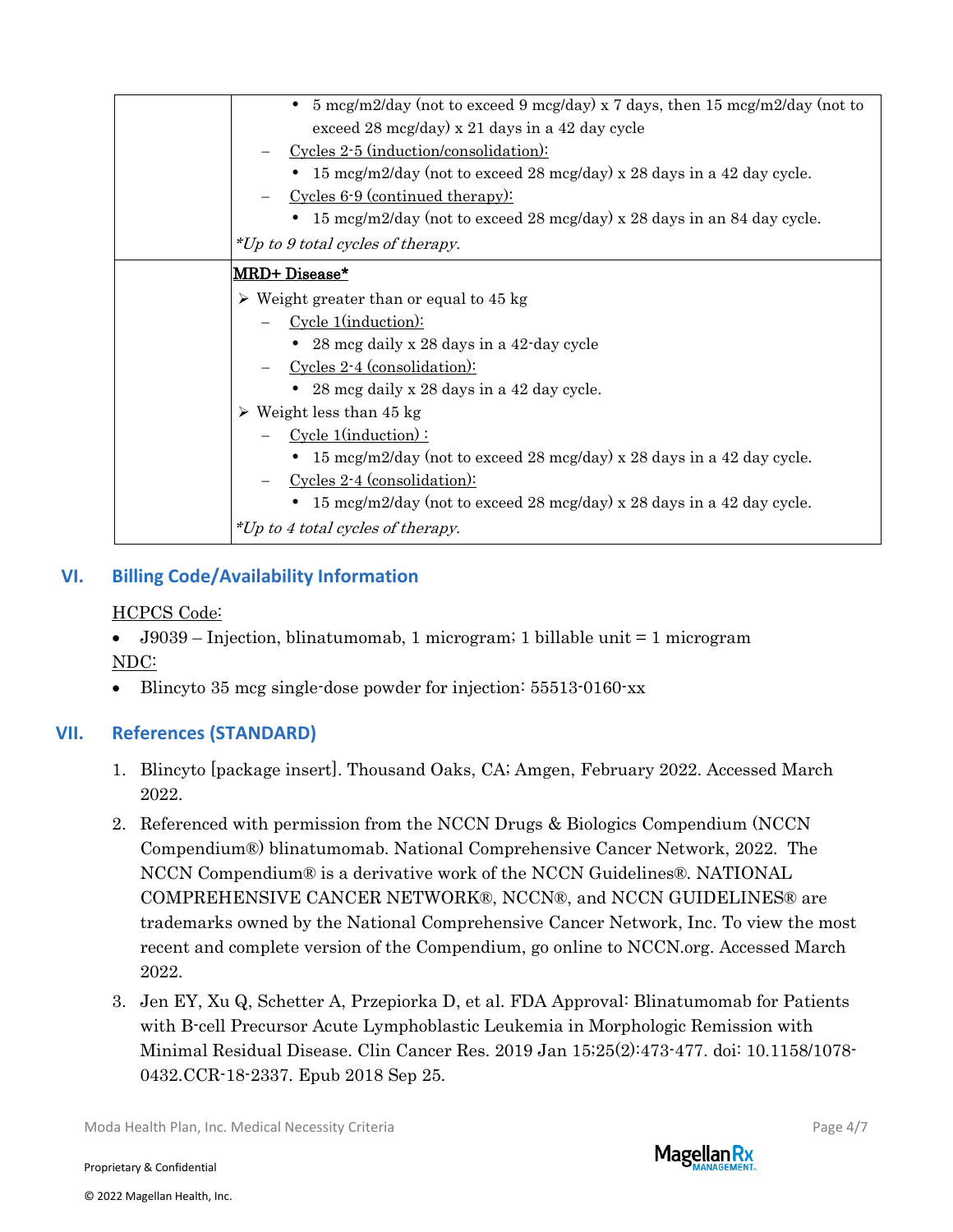- 4. Kantarjian H, Stein A, Gökbuget N, et al. Blinatumomab versus Chemotherapy for Advanced Acute Lymphoblastic Leukemia. N Engl J Med 2017; 376:836-847. doi: 10.1056/NEJMoa1609783.
- 5. Martinelli G, Boissel N, Chevallier P, et al. Complete Hematologic and Molecular Response in Adult Patients With Relapsed/Refractory Philadelphia Chromosome-Positive B-Precursor Acute Lymphoblastic Leukemia Following Treatment With Blinatumomab: Results From a Phase II, Single-Arm, Multicenter Study. J Clin Oncol. 2017 Jun 1;35(16):1795-1802. doi: 10.1200/JCO.2016.69.3531. Epub 2017 Mar 29.
- 6. Referenced with permission from the NCCN Drugs & Biologics Compendium (NCCN Compendium®) for Pediatric Acute Lymphoblastic Leukemia 1.2022. National Comprehensive Cancer Network, 2022. The NCCN Compendium® is a derivative work of the NCCN Guidelines®. NATIONAL COMPREHENSIVE CANCER NETWORK®, NCCN®, and NCCN GUIDELINES® are trademarks owned by the National Comprehensive Cancer Network, Inc. To view the most recent and complete version of the Compendium, go online to NCCN.org. Accessed March 2022.
- 7. Topp MS, Gökbuget N, Stein AS, et al. Safety and activity of blinatumomab for adult patients with relapsed or refractory B-precursor acute lymphoblastic leukaemia: a multicentre, single-arm, phase 2 study. Lancet Oncol. 2015;16(1):57-66.
- 8. von Stackelberg A, Locatelli F, Zugmaier G, et al. Phase I/Phase II Study of Blinatumomab in Pediatric Patients With Relapsed/Refractory Acute Lymphoblastic Leukemia. J Clin Oncol. 2016;34(36):4381‐4389. doi:10.1200/JCO.2016.67.3301.

## **VIII. References (ENHANCED)**

- 1e. Gökbuget N, Dombret H, Bonifacio M, et al. Blinatumomab for minimal residual disease in adults with B-cell precursor acute lymphoblastic leukemia. Blood. 2018 Apr 5;131(14):1522- 1531. doi: 10.1182/blood-2017-08-798322. Epub 2018 Jan 22.
- 2e. Kantarjian H, DeAngelo D, Stelljes M, et al. Inotuzumab Ozogamicin versus Standard Therapy for Acute Lymphoblastic Leukemia. N Engl J Med 2016; 375:740-753. DOI: 10.1056/NEJMoa1509277.
- 3e. Maude S, Laetsch T, Buechner J, et al. Tisagenlecleucel in Children and Young Adults with B-Cell Lymphoblastic Leukemia. N Engl J Med 2018; 378:439-448. DOI: 10.1056/NEJMoa1709866.
- 4e. Jeha S, Gaynon P, Razzouk, B, et al. Phase II Study of Clofarabine in Pediatric Patients With Refractory or Relapsed Acute Lymphoblastic Leukemia. Journal of Clinical Oncology 2006 24:12, 1917-1923.
- 5e. Benjamini O, Dumlao TL, Kantarjian H, et al. Phase II trial of hyper CVAD and dasatinib in patients with relapsed Philadelphia chromosome positive acute lymphoblastic leukemia or blast phase chronic myeloid leukemia. Am J Hematol. 2014 Mar;89(3):282-7.

Moda Health Plan, Inc. Medical Necessity Criteria **Page 5/7** and Controller Page 5/7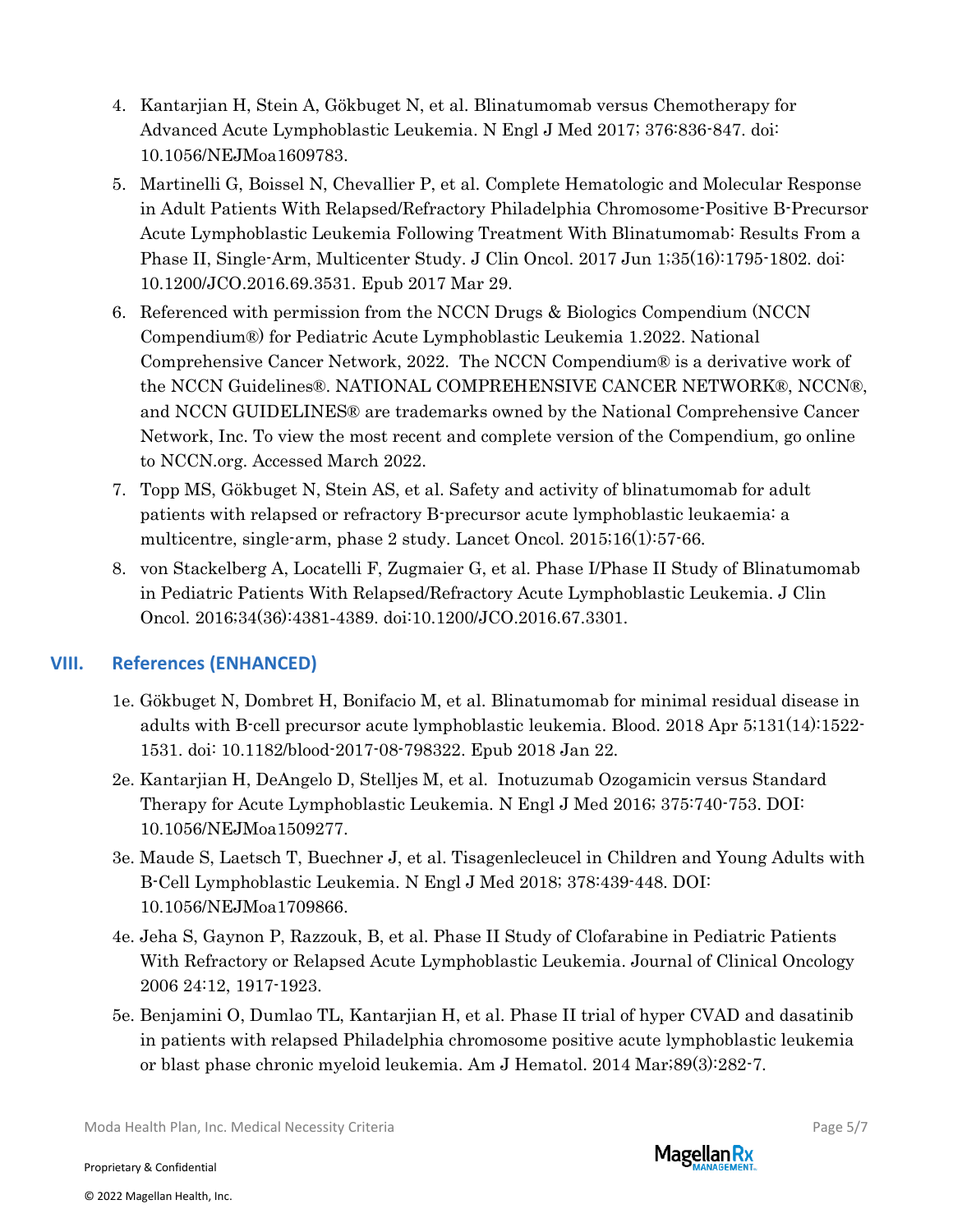- 6e. Referenced with permission from the NCCN Drugs & Biologics Compendium (NCCN Compendium®) Acute Lymphoblastic Leukemia Version 4.2021. National Comprehensive Cancer Network, 2022. The NCCN Compendium® is a derivative work of the NCCN Guidelines®. NATIONAL COMPREHENSIVE CANCER NETWORK®, NCCN®, and NCCN GUIDELINES® are trademarks owned by the National Comprehensive Cancer Network, Inc. To view the most recent and complete version of the Compendium, go online to NCCN.org. Accessed March 2022.
- 7e. Brown PA, Ji L, Xu X, et al. A Randomized Phase 3 Trial of Blinatumomab Vs. Chemotherapy As Post-Reinduction Therapy in High and Intermediate Risk (HR/IR) First Relapse of B-Acute Lymphoblastic Leukemia (B-ALL) in Children and Adolescents/Young Adults (AYAs) Demonstrates Superior Efficacy and Tolerability of Blinatumomab: A Report from Children's Oncology Group Study AALL1331. Blood 2019; 134 (Supplement\_2): LBA– 1. doi: [https://doi.org/10.1182/blood-2019-132435.](https://doi.org/10.1182/blood-2019-132435)
- 8e. Topp MS, Kufer P, Gökbuget N, et al. Targeted therapy with the T-cell-engaging antibody blinatumomab of chemotherapy-refractory minimal residual disease in B-lineage acute lymphoblastic leukemia patients results in high response rate and prolonged leukemia-free survival. J Clin Oncol. 2011;29(18):2493-2498. doi:10.1200/JCO.2010.32.7270.
- 9e. Foà R, Bassan R, Vitale A, et al. Dasatinib-Blinatumomab for Ph-Positive Acute Lymphoblastic Leukemia in Adults. N Engl J Med. 2020 Oct 22;383(17):1613-1623.
- 10e. Magellan Health, Magellan Rx Management. Blincyto Clinical Literature Review Analysis. Last updated March 2022. Accessed March 2022.

| <b>ICD-10</b> | <b>ICD-10 Description</b>                                                      |  |
|---------------|--------------------------------------------------------------------------------|--|
| C83.50        | Lymphoblastic (diffuse) lymphoma unspecified site                              |  |
| C83.51        | Lymphoblastic (diffuse) lymphoma lymph nodes of head, face, and neck           |  |
| C83.52        | Lymphoblastic (diffuse) lymphoma intrathoracic lymph nodes                     |  |
| C83.53        | Lymphoblastic (diffuse) lymphoma intra-abdominal lymph nodes                   |  |
| C83.54        | Lymphoblastic (diffuse) lymphoma lymph nodes of axilla and upper limb          |  |
| C83.55        | Lymphoblastic (diffuse) lymphoma lymph nodes of inguinal region and lower limb |  |
| C83.56        | Lymphoblastic (diffuse) lymphoma intrapelvic lymph nodes                       |  |
| C83.57        | Lymphoblastic (diffuse) lymphoma spleen                                        |  |
| C83.58        | Lymphoblastic (diffuse) lymphoma lymph nodes of multiple sites                 |  |
| C83.59        | Lymphoblastic (diffuse) lymphoma extranodal and solid organ sites              |  |
| C91.00        | Acute lymphoblastic leukemia not having achieved remission                     |  |
| C91.01        | Acute lymphoblastic leukemia, in remission                                     |  |
| C91.02        | Acute lymphoblastic leukemia, in relapse                                       |  |

## **Appendix 1 – Covered Diagnosis Codes**

Moda Health Plan, Inc. Medical Necessity Criteria **Page 6/7** and 2011 11:30 and 2012 12:30 and 2013